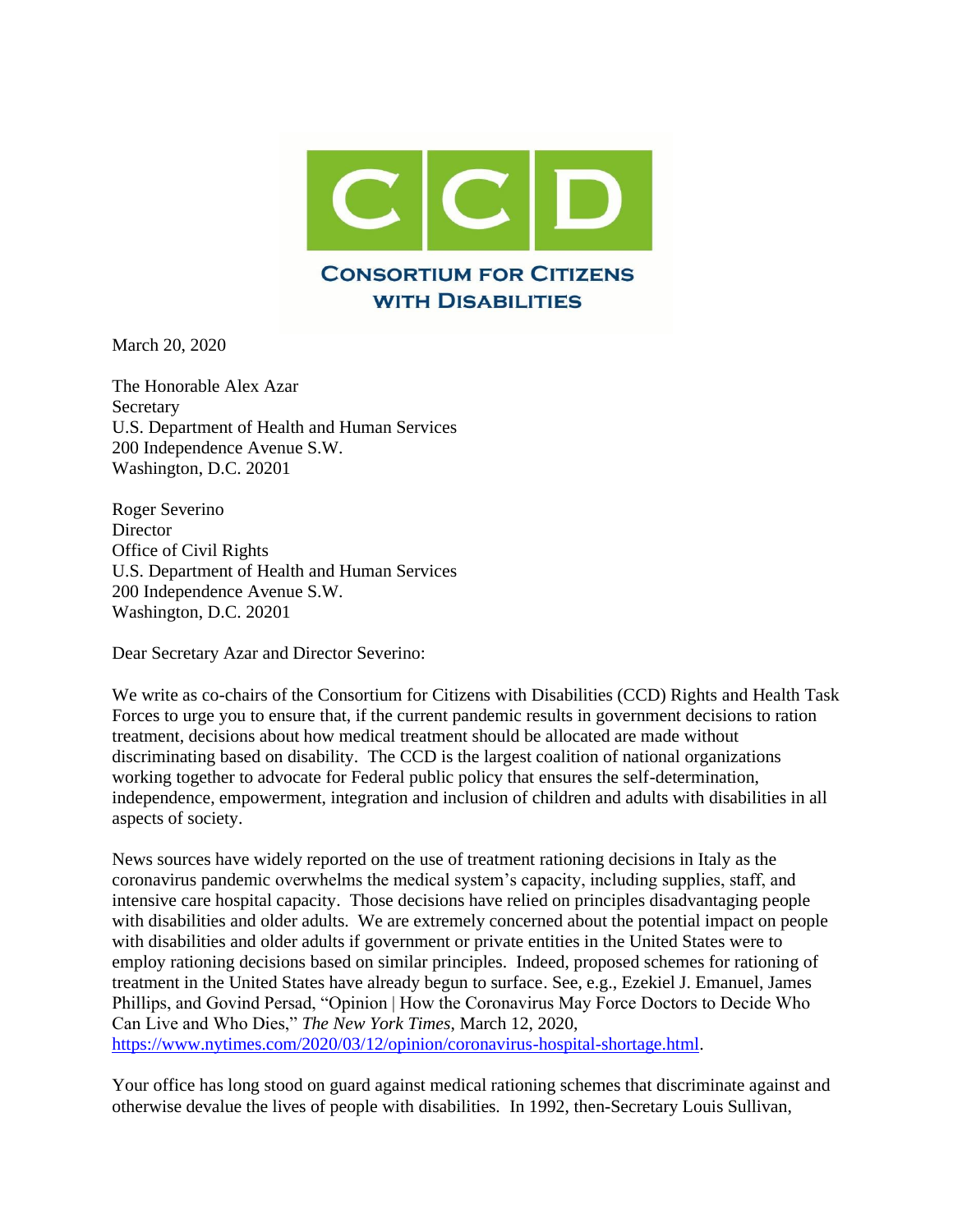relying on advice from your office and the Department of Justice, rejected Oregon's proposed health plan precisely because its rationing provisions discriminated in violation of the Americans with Disabilities Act. In support of that decision, Secretary Sullivan explained that a covered entity may consider "a wide range of factors" that are "consistent with the ADA."<sup>1</sup> Covered entities, he explained, "may consider, consistent with the ADA, any content neutral factor that does not take disability into account or that does not have a particular exclusionary effect on persons with disabilities."<sup>2</sup> But they may not discriminate against qualified individuals with disabilities. Nor may they employ factors that rest "in substantial part on the premise that the value of the life of a person with a disability is less than the value of the life of a person without a disability."<sup>3</sup>

It is now urgent that this office reaffirm that longstanding position. We believe it is critical for HHS to clearly convey—and to ensure—that any protocols that may be implemented for rationing treatment comply with the Americans with Disabilities Act (ADA) and Section 504 of the Rehabilitation Act of 1973. As you know, Title II of the ADA bars disability-based discrimination in programs, services and activities of state and local government entities. Title III bars such discrimination in public accommodations, including private medical providers. Section 504 of the Rehabilitation Act bars disability-based discrimination in programs and activities of federal executive branch agencies and certain recipients of federal financial assistance. While we recognize that very difficult choices concerning the allocation of treatment may be necessary as the pandemic proceeds, those decisions must be made consistent with federal law. The lives of people with disabilities are equally valuable to those without disabilities, and healthcare decisions based on devaluing the lives of people with disabilities are discriminatory.

**First and foremost, the ADA and Section 504 require that government decisions about how treatment should be allocated must be made based on individualized determinations,** using current objective medical evidence, and not based on generalized assumptions about a person's disability. The mere fact that a person has diabetes, depression, an intellectual disability, or a mobility impairment, for example, cannot be a basis for denying care or making that person a lower priority to receive treatment.

**Second, the ADA and Section 504 prohibit treatment allocation decisions from being made based on misguided assumptions that people with disabilities experience a lower quality of life**, or that their lives are not worth living. Such inaccurate assumptions continue to be pervasive in our society, and there is a widespread lack of understanding about how people with significant disabilities can live fully, enjoy their lives as much as anyone else, achieve as much or more than others, and where necessary develop alternative strategies to accomplish goals that others assume are off-limits to them.

**Third, the ADA and Section 504 prohibit treatment allocation decisions from being made based on the perception that a person with a disability has a lower prospect of survival.** While the possibility of a person's survival may receive some consideration in allocation decisions, that consideration must be based on the prospect of surviving the condition for which the treatment is designed—in this case, COVID-19—and not other disabilities. In addition, it must be based on a

<sup>&</sup>lt;sup>1</sup> Analysis Under the Americans with Disabilities Act (ADA) of the Oregon Reform Demonstration (Attachment to Letter from Louis W. Sullivan to Governor Barbara Roberts (Aug. 3, 1992)), reprinted in 9 *Issues in Law & Medicine* 397 (1994).

<sup>2</sup> *Id*.

<sup>3</sup> *Id.*